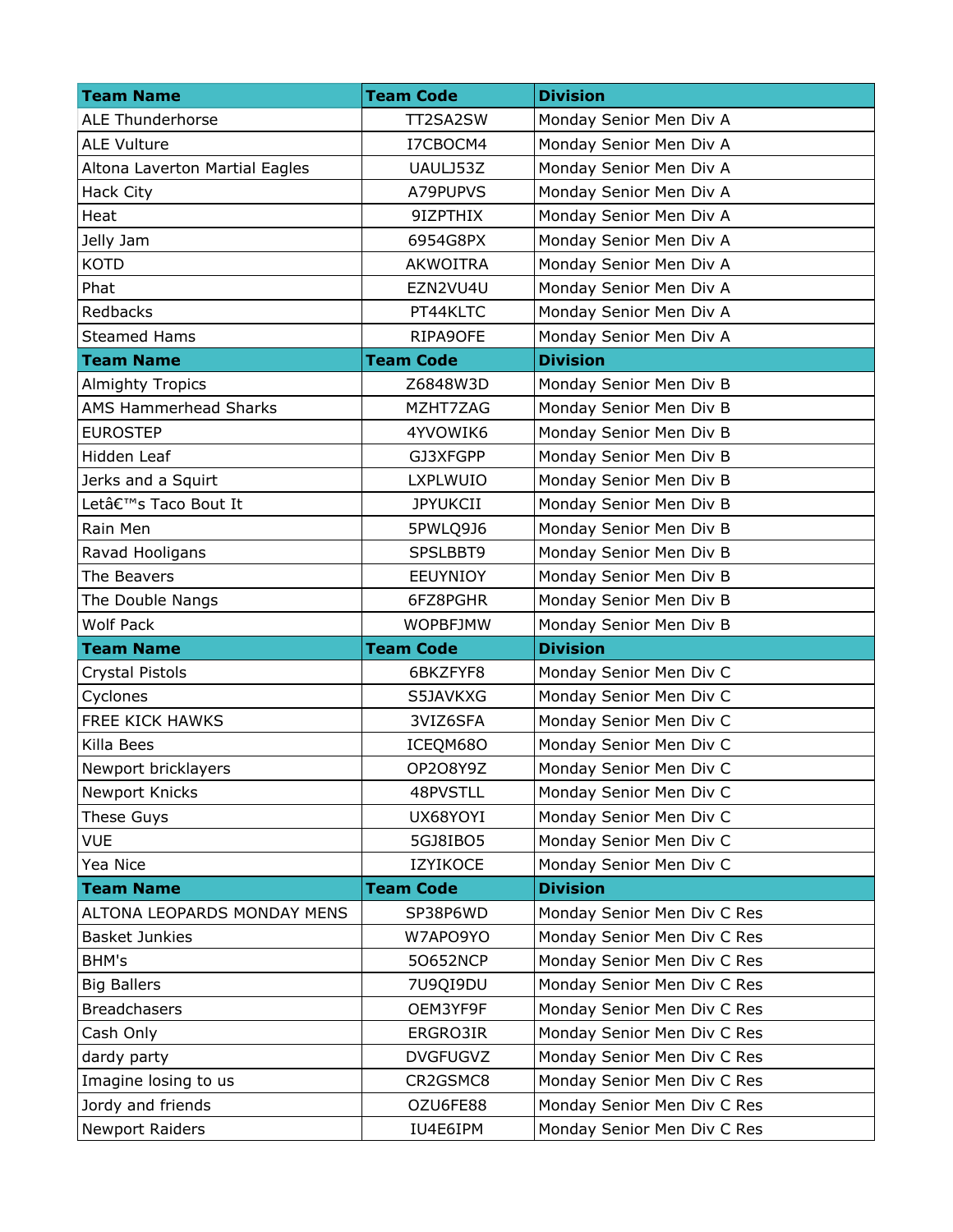| NickKurtDale                  | 56WN5OWO         | Monday Senior Men Div C Res |
|-------------------------------|------------------|-----------------------------|
| <b>Stealers</b>               | EOHO4QZO         | Monday Senior Men Div C Res |
| <b>Team Name</b>              | <b>Team Code</b> | <b>Division</b>             |
| ALTONA LEOPARDS MIXED         | <b>MROMDRHA</b>  | <b>Sunday Senior Mixed</b>  |
| <b>BCL Siblings &amp; Co</b>  | EOO3S4MD         | <b>Sunday Senior Mixed</b>  |
| <b>Bricklayers</b>            | <b>FSWEHIIP</b>  | <b>Sunday Senior Mixed</b>  |
| Eagle Rock                    | LVWUS73Y         | Sunday Senior Mixed         |
| Endgame                       | OSFC6XGH         | <b>Sunday Senior Mixed</b>  |
| Hoops                         | PIPRLI9I         | <b>Sunday Senior Mixed</b>  |
| Hoops, I did it Again!        | JQ4MGUIE         | <b>Sunday Senior Mixed</b>  |
| LeBrontourage                 | RZVVXI8M         | <b>Sunday Senior Mixed</b>  |
| <b>Stars</b>                  | <b>DZGYVEPS</b>  | <b>Sunday Senior Mixed</b>  |
| <b>Team Name</b>              | <b>Team Code</b> | <b>Division</b>             |
| Helsinki                      | <b>JQCVQHEC</b>  | Wednesday Senior Men Div A  |
| Kings                         | OWTH5BG5         | Wednesday Senior Men Div A  |
| <b>LMS Lightning</b>          | E22V7UIU         | Wednesday Senior Men Div A  |
| <b>Shooting Stars</b>         | 7192NXIO         | Wednesday Senior Men Div A  |
| <b>Taco Tuesdays</b>          | CG5P9QPT         | Wednesday Senior Men Div A  |
| <b>TOON Squad</b>             | NML4C37H         | Wednesday Senior Men Div A  |
| Wynbay Jets Major Threatt's   | BA66T723         | Wednesday Senior Men Div A  |
| <b>Team Name</b>              | <b>Team Code</b> | <b>Division</b>             |
| <b>Balls Deep</b>             | OJV4W8V7         | Wednesday Senior Men Div B  |
| <b>BCL Serpents</b>           | RPLF3RFR         | Wednesday Senior Men Div B  |
| <b>Born Ballers</b>           | A2OQUIBY         | Wednesday Senior Men Div B  |
| <b>CY Blues</b>               | AW6EPK3V         | Wednesday Senior Men Div B  |
| Evolution                     | 466KWCEL         | Wednesday Senior Men Div B  |
| <b>IBC BABY</b>               | 7ZLZOP8X         | Wednesday Senior Men Div B  |
| PHANNY'S FOOLS                | 2ZSAFJZI         | Wednesday Senior Men Div B  |
| Point Cook Flyers             | 5W5LRK2O         | Wednesday Senior Men Div B  |
| <b>Quality Control</b>        | HT3VST6S         |                             |
| Sons of the West              |                  | Wednesday Senior Men Div B  |
|                               | D27U24BA         | Wednesday Senior Men Div B  |
| The Fam                       | 23IT7Y4D         | Wednesday Senior Men Div B  |
| The Firm                      | U4HOFU6F         | Wednesday Senior Men Div B  |
| Wolf Pack                     | 4M5IAR5D         | Wednesday Senior Men Div B  |
| <b>Team Name</b>              | <b>Team Code</b> | <b>Division</b>             |
| 808's and Fast Breaks         | <b>UKY6V503</b>  | Wednesday Senior Men Div C  |
| ALDIablo                      | QLZ8OZLM         | Wednesday Senior Men Div C  |
| ALTONA LEOPARDS WEDNESDAY MEI | H06B5000         | Wednesday Senior Men Div C  |
| <b>Ball or Brawl</b>          | BJ5LMRIA         | Wednesday Senior Men Div C  |
| Bay City Lakers               | VFUBKO9V         | Wednesday Senior Men Div C  |
| <b>Bin Chickens</b>           | TP6FVKLZ         | Wednesday Senior Men Div C  |
| Drop 8                        | <b>CZ3NIICK</b>  | Wednesday Senior Men Div C  |
| LIGHTS OUT                    | K76VIJ9E         | Wednesday Senior Men Div C  |